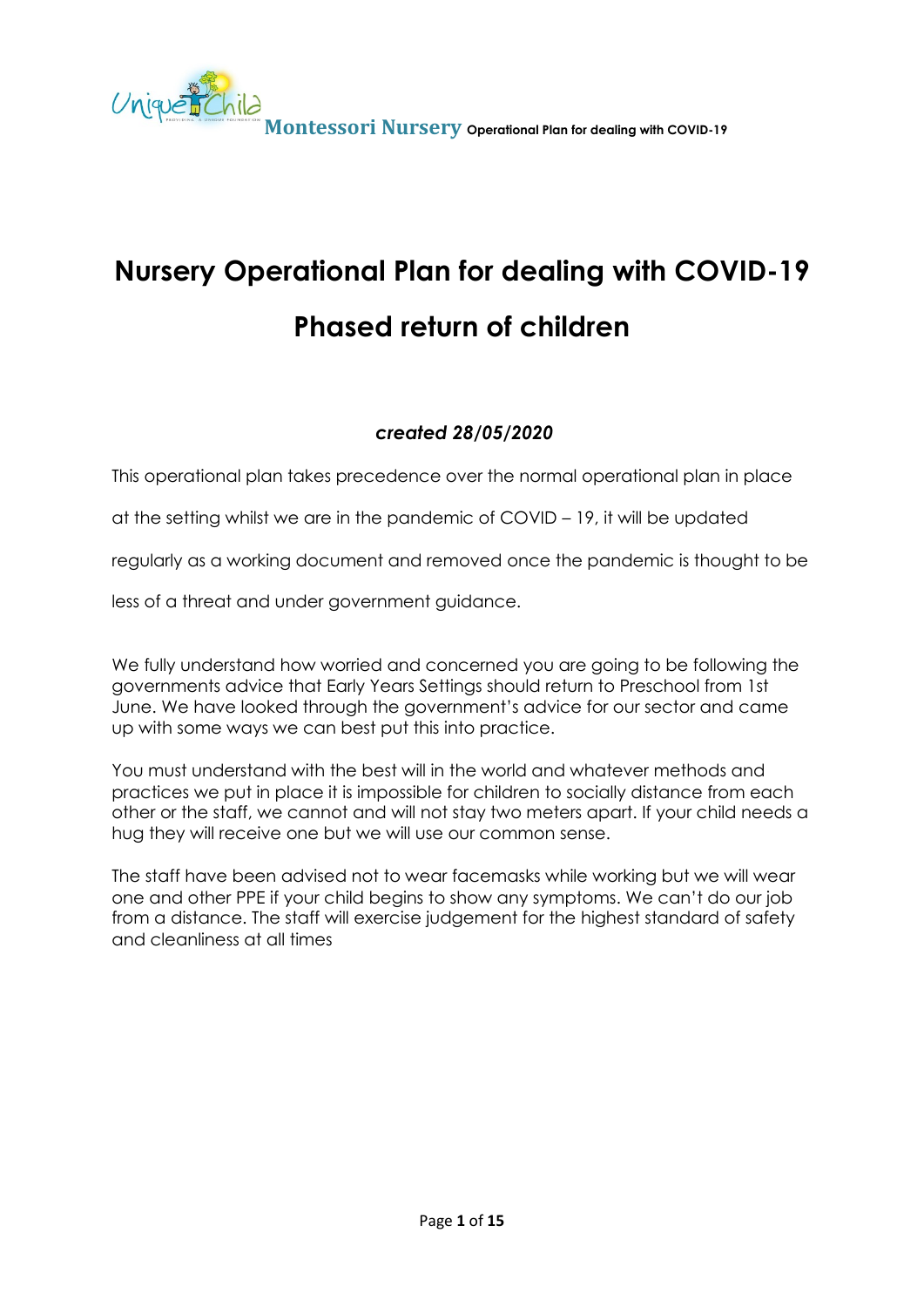

### Index

- 1. Who will attend?
- 2. Staff working/Rotas
- 3. Working with parents
- 4. Entry/ pick up of children/items from home
- 5. How children will be grouped and children's well-being
- 6. Lunch routine
- 7. Cleaning the setting/equipment and all areas through the day and end of

sessions

- 8. Preventing the Spread of Infection
- 9. Guidance on dealing with suspected or confirmed cases of COVID-19 at Pre-

School

10. Guidance on dealing with children who have travelled to affected

countries/regions

11. Guidance on cleaning Nurseryafter a case of COVID-19 (suspected or

confirmed)

12. Guidance to assist Professionals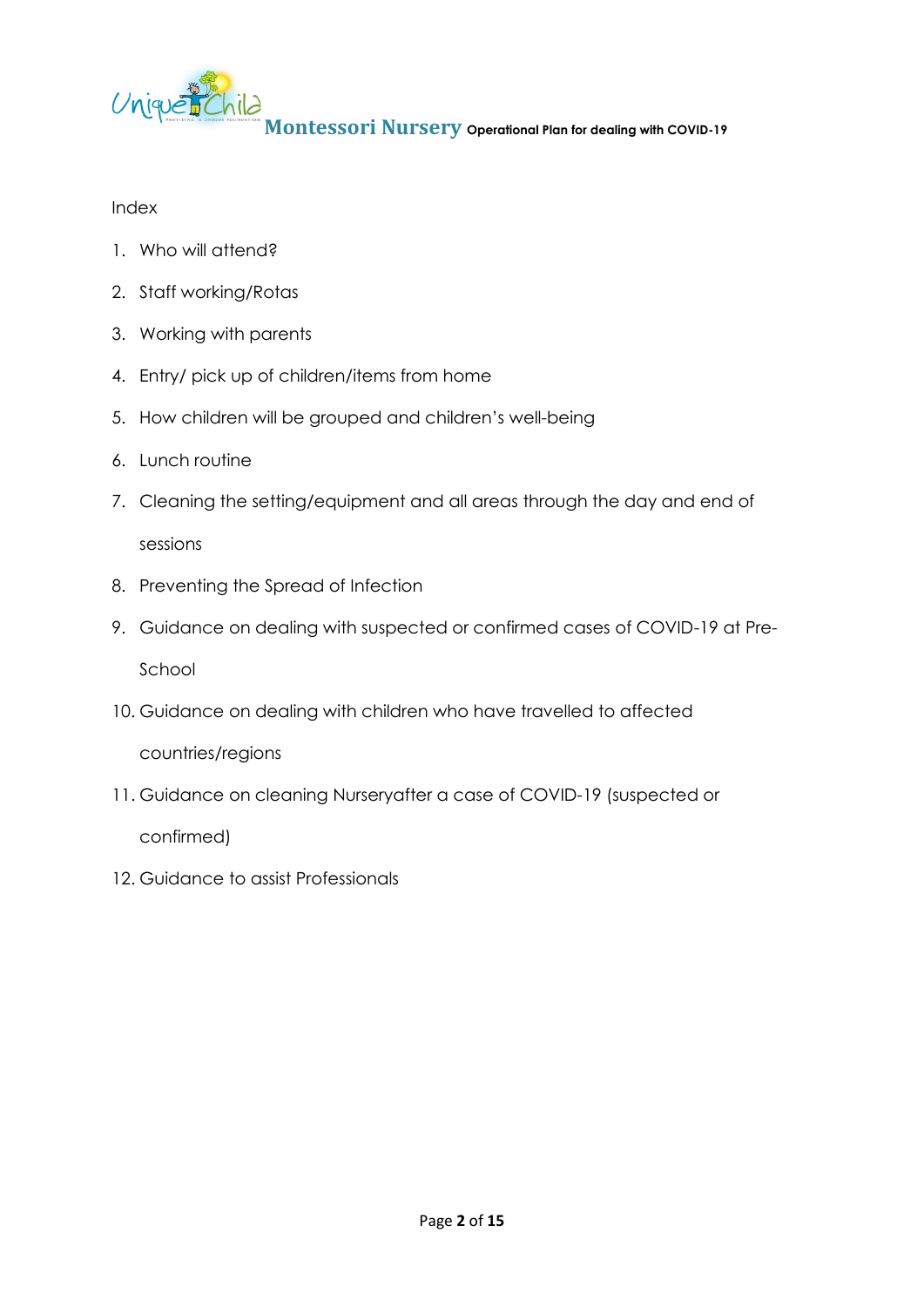

# **Information about the virus**

A coronavirus is a type of virus. As a group, coronaviruses are common across the world. COVID-19 is a new strain of coronavirus first identified in Wuhan City, China in January 2020.

The incubation period of COVID-19 is between 2 and 14 days. This means that if a person remains well 14 days after contact with someone with confirmed coronavirus, it is unlikely that they have been infected.

The following symptoms may develop in the 14 days after exposure to someone who has COVID-19 infection:

- cough
- difficulty in breathing
- fever
- loss of taste/smell

Generally, these infections can cause more severe symptoms in people with weakened immune systems, older people, and those with long-term conditions like diabetes, cancer, and chronic lung disease. There is no evidence that children are more affected than other age groups – very few cases have been reported in children.

### **How COVID-19 is spread**

From what we know about other coronaviruses, spread of COVID-19 is most likely to happen when there is close contact (within 2 meters) with an infected person. It is likely that the risk increases the longer someone has close contact with an infected person.

Droplets produced when an infected person coughs or sneezes (termed respiratory secretions) containing the virus are most likely to be the most important means of transmission.

There are 2 routes by which people could become infected:

- secretions can be directly transferred into the mouths or noses of people who are nearby (within 2 meters) or could be inhaled into the lungs
- it is also possible that someone may become infected by touching a surface or object that has been contaminated with respiratory secretions and then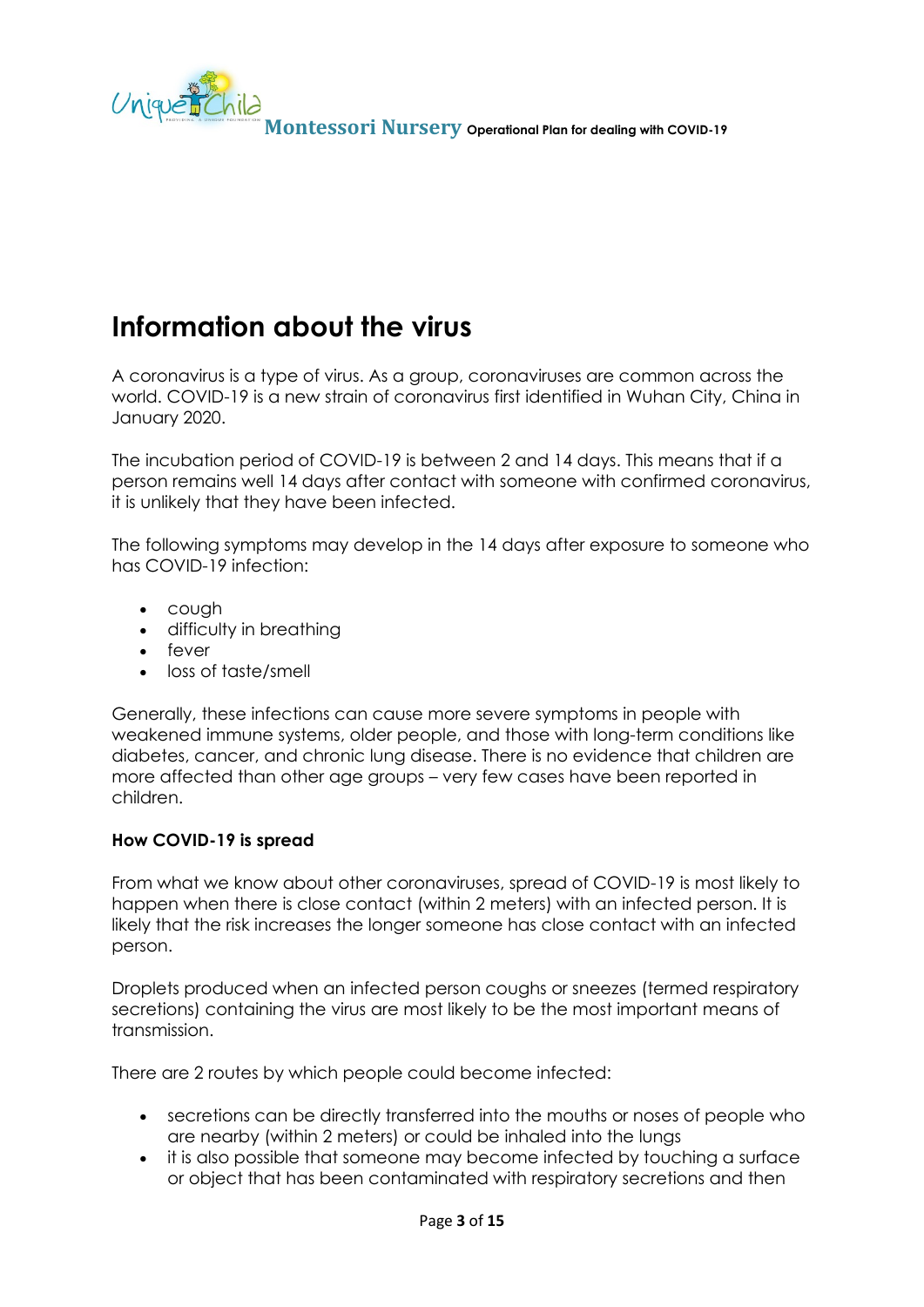

touching their own mouth, nose, or eyes (such as touching a door knob or shaking hands then touching own face).

There is currently no good evidence that people who do not have symptoms are infectious to others.

### **1. Who will attend during phased re-opening?**

- Children of Key workers and vulnerable children
- Key worker children will be counted as the children that have parents on the government list
- Vulnerable children will be counted as children in the following categories:
- Looked after children
- Children on a child in need plan or child protection plan
- Children on an ECHP plan or waiting for a plan
- Children on a TAF
- Three/four-year-old transitioning to lower school in September 2020
- Children who receive two year funding
- There will be a cap of 16 children per group and the children will be split into bubbles smaller groups. The children will be in a bubble with their key person and as much as possible small groups will be maintained.

## **2. Staff working/Rota's**

## **On arrival Staff at the door to check all staff arriving temperature check and record.**

• Staff will be split into working groups and have a bubble of children within their group/ the children within their group will be their key children

Staff well-being meetings will be held regularly by manager or as needed to monitor the emotional and physical welfare of staff.

- Staff to come to work in own transport where possible if they are coming on public transport, they are required to wear a mask at all times,
- On entry to the building staff use the hand sanitizer provided at the entry of the main door.
- PPE equipment is available if staff members wish to use it during the day.
- Staff are required to wear full PPE equipment:
- 1. if a child becomes ill and these will include a face mask and face visor/Apron and gloves
- 2. At all changing nappies time.
- 3. IF dealing with bodily fluids such blood , urine , vomit , or faeces.
- Staff are required to dispose of these appropriately in the yellow bin.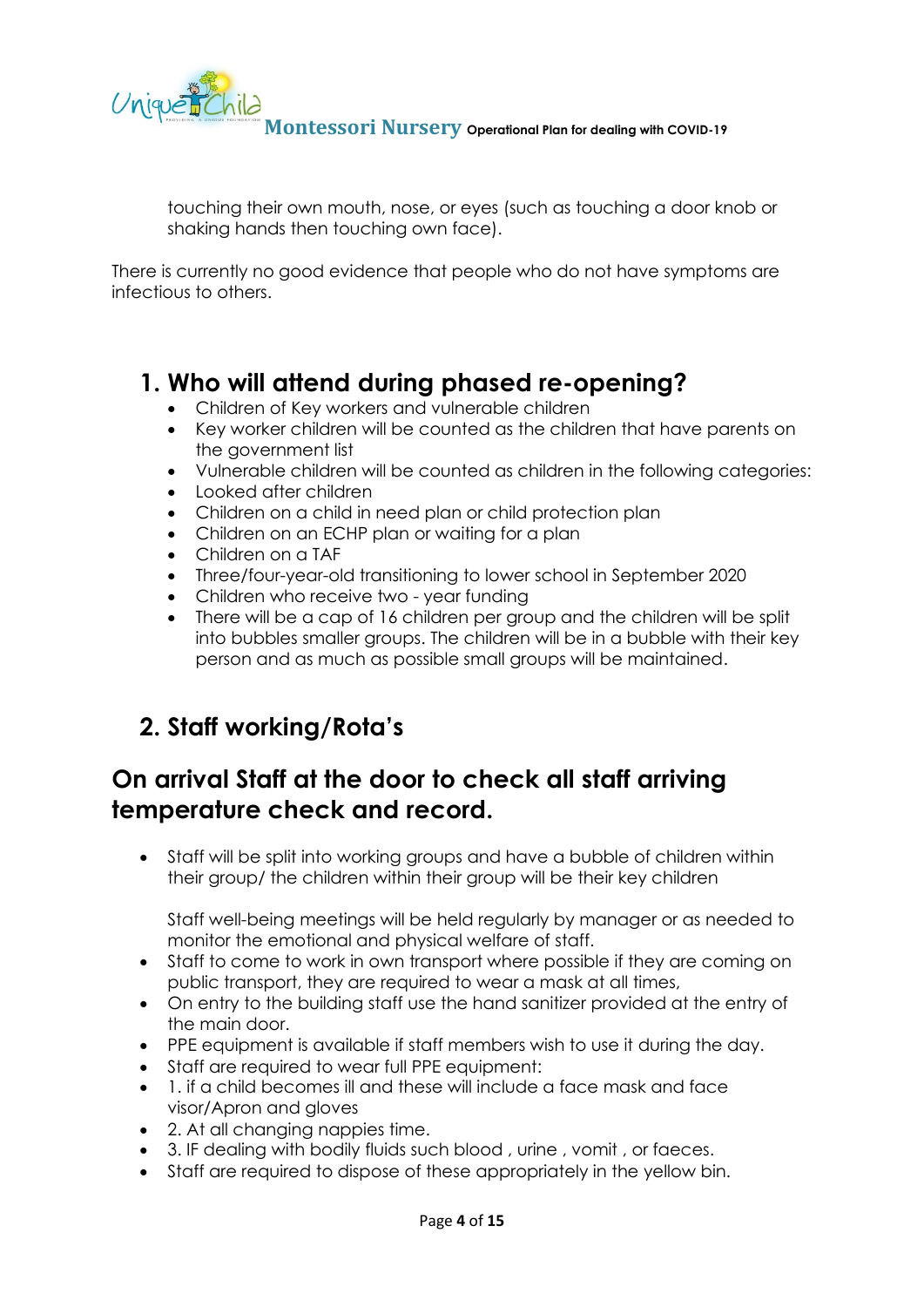

• Staff to follow the rules around government social distancing and that they are doing their upmost to keep themselves, children in setting and their work colleagues safe.

### **3. Working with Parents during Phased re-opening**

- There will be a continuous line of communication from the setting to parents, this will be through messages, phone calls, emails, famly app, and if required a home distance meeting.
- Parents with children returning will be asked to sign a new parent contract and this will contain parental agreements around social distancing, the procedure that they must follow, sickness in their children and not attending the setting and guidance on keeping their families and others safe at the setting and home
- The Nursery will continue with Famly activities to be shared with parents to do at home for children not returning.
- Parents with children at home will be contacted by Nursery, to check if they are okay.
- The setting will provide some home packs of activities for the parents to use with their children for the children staying home
- You must ensure all of your emergency contacts are up to date and are able to collect your child in the event of an emergency or they become ill. You must be able to collect your child as soon as possible no later than 40 minutes of receiving a telephone call.

## **4. Entry/Pick up/ bags and items from home**

- Drop off and collection will be different to usual. Only one parent who is symptom free will be allowed onto the nursery grounds for drop off and collection. No parent will be allowed into the nursery building. Please respect staff and nursery parents by maintaining distance yourself 2 meters away from them at all times.
- If a parent should be shielding at home they should not drop off. Children who are extremely vulnerable should remain shielding at home and not return to preschool until further government notice advises. Vulnerable staff will remain at home shielding too.
- Parents will be asked to line up outside the building on the spacing lines / floor posters provided/ parents must keep their child by their side at all times in the line up.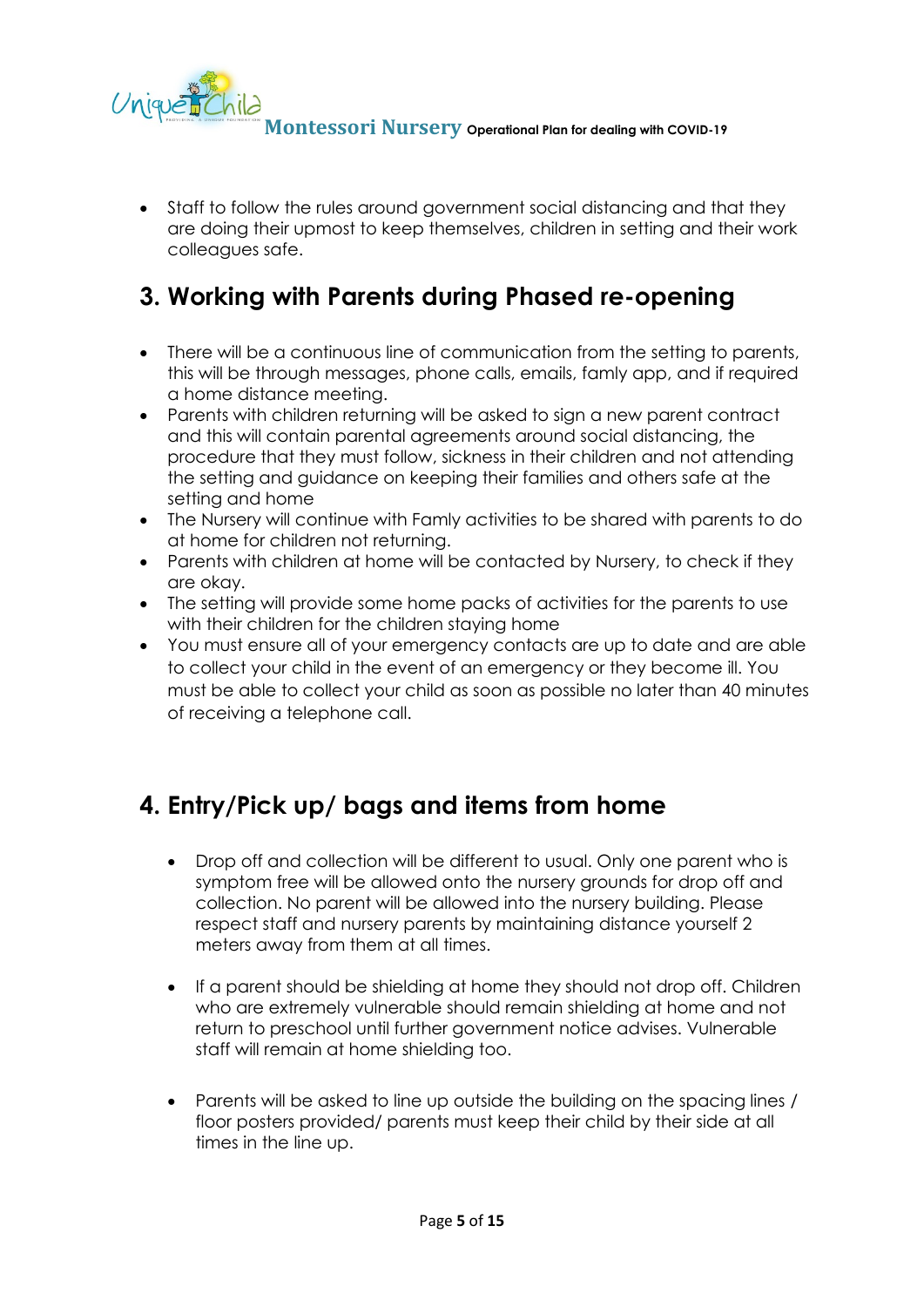

- Parents to drop off and pick up on time and must abide by these to ensure social distancing for the whole setting and safety measures for all families and staff.
- Parents will be asked that only one parent to drop off or pick up and where at all possible to not bring siblings with them.
- No parents will enter the building unless it is an emergency situation.
- Adults must stay 2 meters away from other adults and keep their child with them until they have been dropped off. (Follow the line marked in the front garden 2 meters apart.) In other to maintain social distancing hanging around in the Nursery front garden, after pick up or drop will not be allowed.
- Each child will be accepted at the main door from the parent by a member of staff, children will be registered and taken to wash their hands, they will then join their bubble group of eight children.
- At the end of the session each child will be returned to their parents at the entrance of the main door by a staff member from within their bubble.
- Every child will be required to have a spare clothes, sunhat, sun-cream which will be kept on their pegs. A staff member will ask for more clothes if required.
- To limit items brought in to the building No personal items such as toys will be allowed in the setting . Children must not bring in any comforters, soft toys, blankets, toys or anything other than their coat, spare change of clothes, sun cream.
- You must ensure all of your emergency contacts are up to date and are able to collect your child in the event of an emergency or they become ill. You must be able to collect your child within 40 minutes of receiving a telephone call.

### **5. How Children will be grouped/ how the groups will work in the setting/Children's well-being**

- Children will be organised into small groups, keeping cohorts (bubbles) together with the same staff member. We will be outside the majority of the time regardless of the weather so please dress your child appropriately. If it is sunny please apply sun cream to their skin at home before you bring them in, cover their shoulders with a t-shirt and wear leggings not shorts so staff have as little time applying cream to your child should they require a top up Please keep sun cream with your child's name on in their bag with a complete change of clothes.
- The staff members will be the child's key person.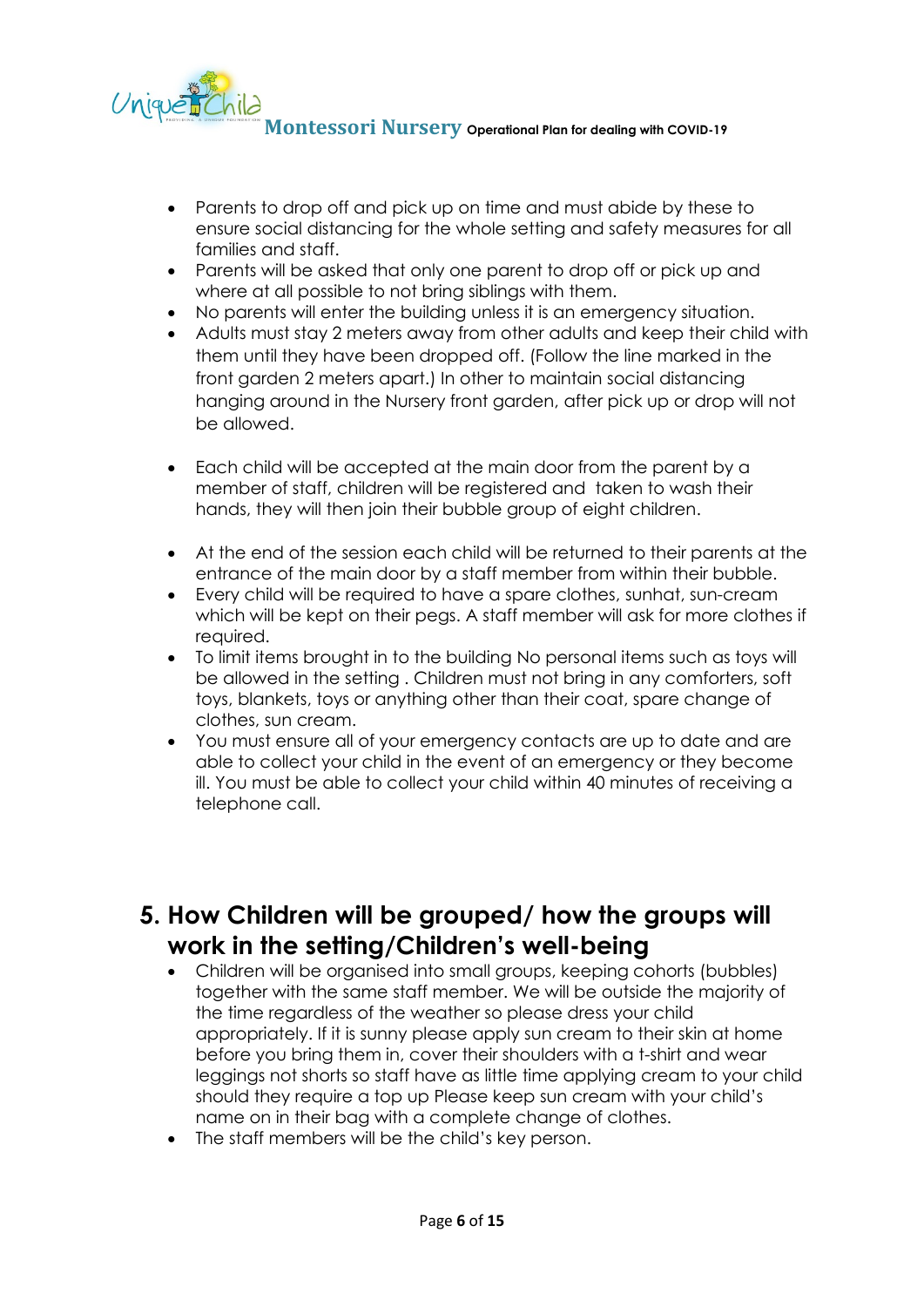

- Oakleys groups will have free flow from indoors to outside with their key people and the outside area will also be split into areas and cleaned between the groups using each area.
- Each group will have their own sets of paper/ pens / glue/ cardboard/ scissors in boxes and these will be cleaned after each use.
- Children well-being will be of the upmost importance.
- Stories to help with understanding around their new environment will be held daily to begin then when required.
- Feelings sessions with stories will be held daily in the children's bubbles to encourage the children to express their emotions and explain in their own way how they are feeling and any concerns.
- 6. Lunch time/routine
	- Each child will remain in their bubble with the same staff members for their lunch and snack time
	- Staff will eat their lunch with their children in the bubble
	- All Staff to ensure Apron and food gloves are used during meal and snack times.
	- A SEPARATE WATER JUG FOR EACH BUBBLE and disposable cups
	- We will try to seat children in the same groups they have been playing with and as far apart as possible at lunch time

### **7. Cleaning the setting/equipment and all areas through the day and at the end of sessions**

We have removed a lot of resources and equipment such as blankets, soft toys, pillows; however playdough, water will be changed frequently. Sand has been removed from the EYFS for now. We have cleaned everything in sight. We will continue to clean up during the day as usual and at the end of the day do a thorough clean.

- The setting and all surfaces will be cleaned using disinfectant at the end of each day including all floors, doors touchable surfaces and toilet areas
- Throughout the day when children are moving between areas/equipment toilets the staff will use disinfectant all in one spray which is sprayed and left and can be used on all surfaces and kills 99 percent of viruses and germs including Corona virus
- All toys and equipment will be sprayed at the end of the day with disinfectant in one spray and put into a liquid solution on a Friday and soaked for one hour then dried and returned to their areas.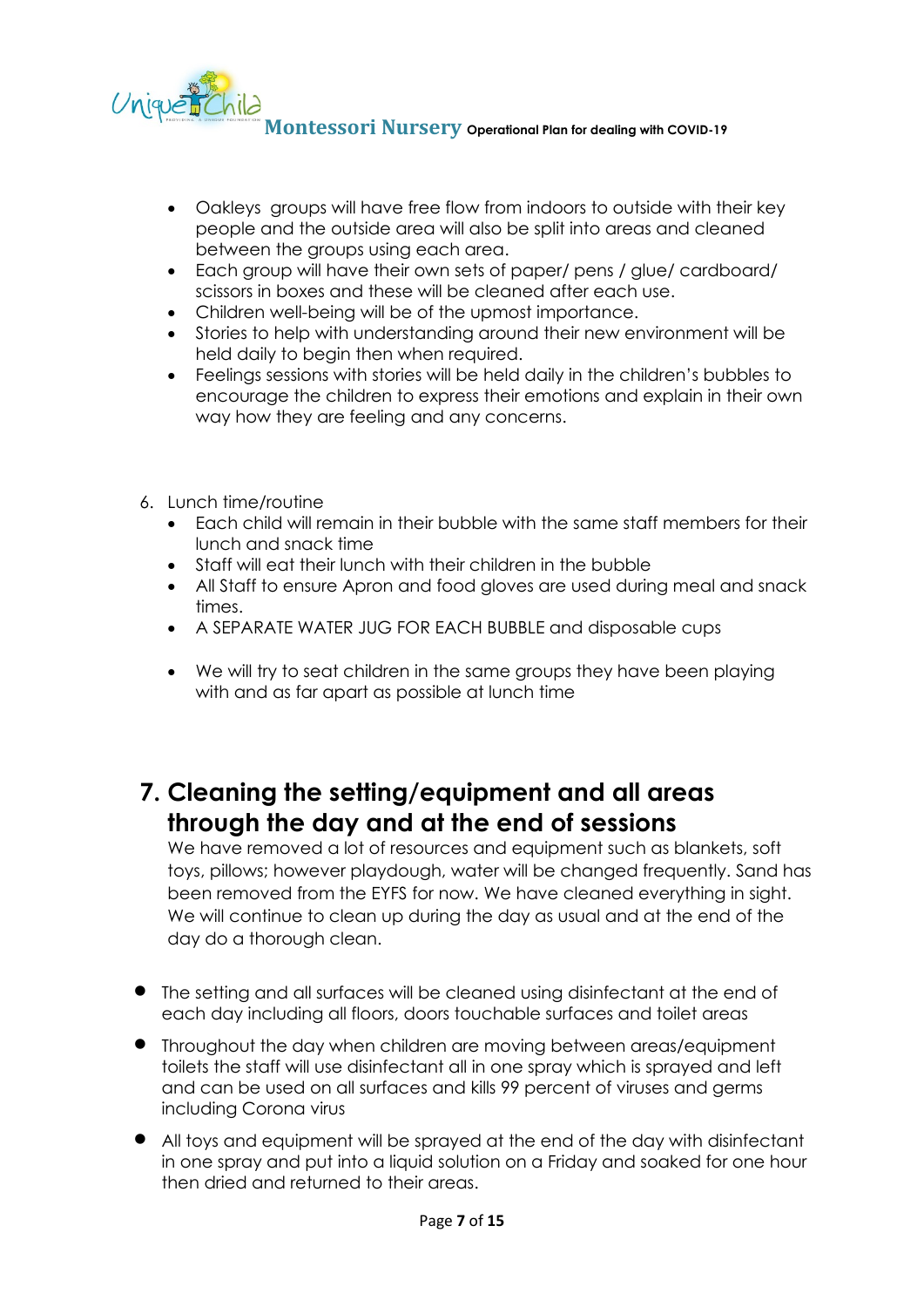

- The outside equipment will be sprayed with disinfectant between uses and at the end of each day
- Carpets and rugs will be steam cleaned at the end of every day.
- The setting will be steam mop at the end of each day

# **8. Preventing the spread of infection**

There is currently no vaccine to prevent COVID-19. The best way to prevent infection is to avoid being exposed to the virus.

There are general principles to help prevent the spread of respiratory viruses, including:

- washing your hands often with soap and water or use alcohol sanitizer if handwashing facilities are not available. This is particularly important after taking public transport
- covering your cough or sneeze with a tissue, then throwing the tissue in a bin. See Catch it, [Bin it, Kill it](https://campaignresources.phe.gov.uk/resources/campaigns/101/resources/5016)
- people who feel unwell should stay at home and should not attend work or any education or childcare setting
- Staff and children should wash their hands:
	- o before leaving home
	- o on arrival at setting
	- o after using the toilet
	- o after breaks and sporting activities
	- o before food preparation
	- o before eating any food, including snacks
	- o before leaving the setting
- use an alcohol-based hand sanitizer that contains at least 70% alcohol if soap and water are not available
- avoid touching your eyes, nose, and mouth with unwashed hands
- avoid close contact with people who are unwell
- clean and disinfect frequently touched objects and surfaces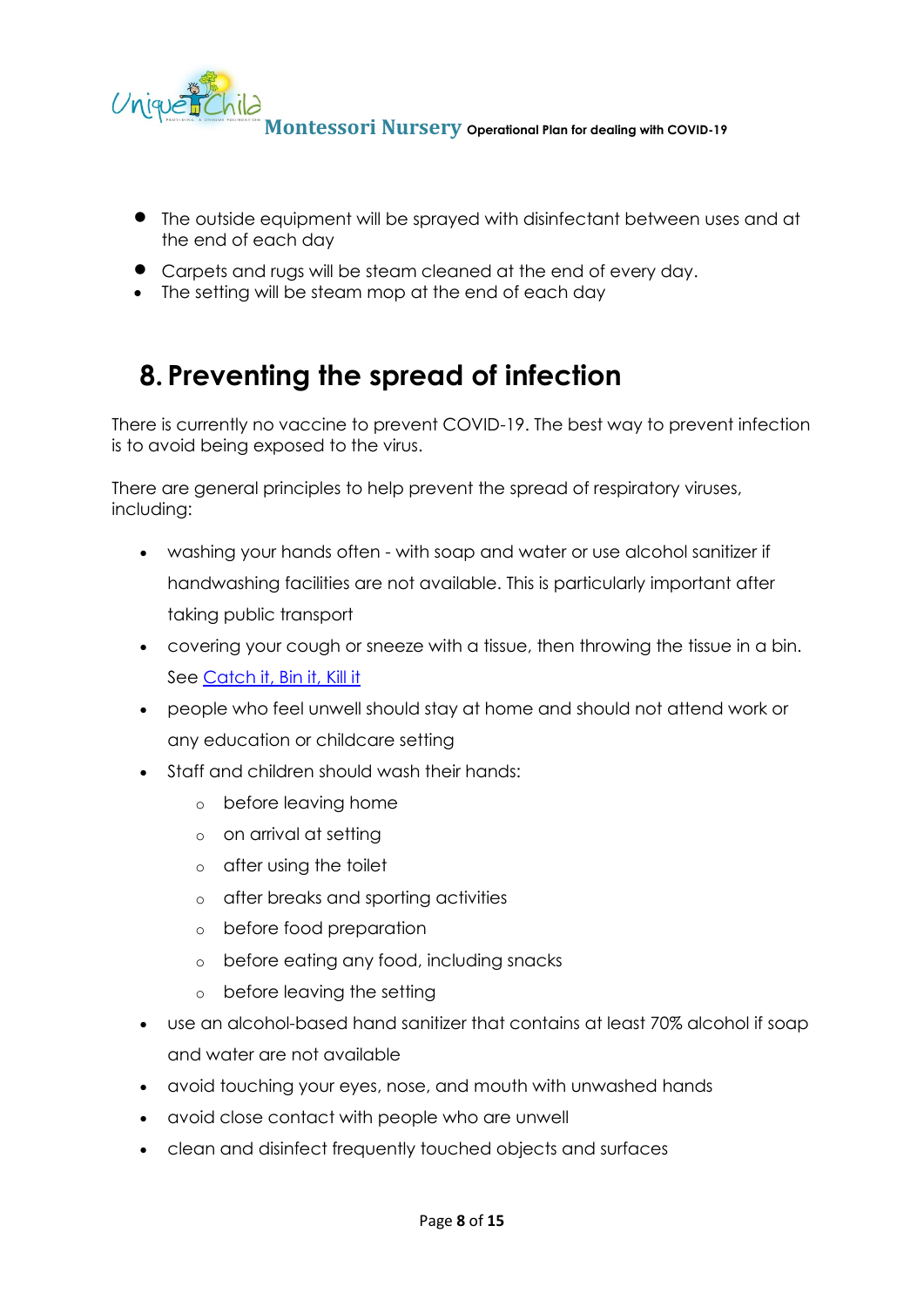

- if you are worried about your symptoms or those of a child or colleague, please call NHS 111. Do not go directly to your GP or other healthcare environment
- see further information on the [Public Health England Blog](https://publichealthmatters.blog.gov.uk/2020/01/23/wuhan-novel-coronavirus-what-you-need-to-know/) and the NHS UK [website.](https://www.nhs.uk/conditions/coronavirus-covid-19/)

### **Cleaning Routines:**

Daily cleaning routines will largely remain the same, as high standards of good hygiene are currently in place. However, in areas where there are hard surfaces that are infrequently cleaned or not cleaned to a high enough standard the following will be put in place:

All frequently used hard surfaces will be cleaned with a hard surface cleaning and sanitizing solution each day, this includes all door handles, light switches, telephones, office desks , outside equipment.

#### **Hand Washing Routines:**

To ensure the staff, children are washing their hands in line with the current guidelines the following will be put in place:

On arrival to Nursery all staff will sanitize their hands in the entrance hall with the sanitizer provided and wash hands frequently.

No parents will be permitted into the building unless it is an emergency. Staff will collect each child at the main door along with their belongings and return children to parents at the main front entrance at the end of their sessions.

During the day children and staff will wash their hands after going to the toilet or having their nappy changed, before meals or snacks, and when arriving back from a walk or being outside.

Children's guides on handwashing will go in all bathrooms.

Staff must wash their hands before preparing or serving food even if wearing gloves.

# **9 .Guidance on dealing with suspected or confirmed cases of COVID-19 at Pre-School**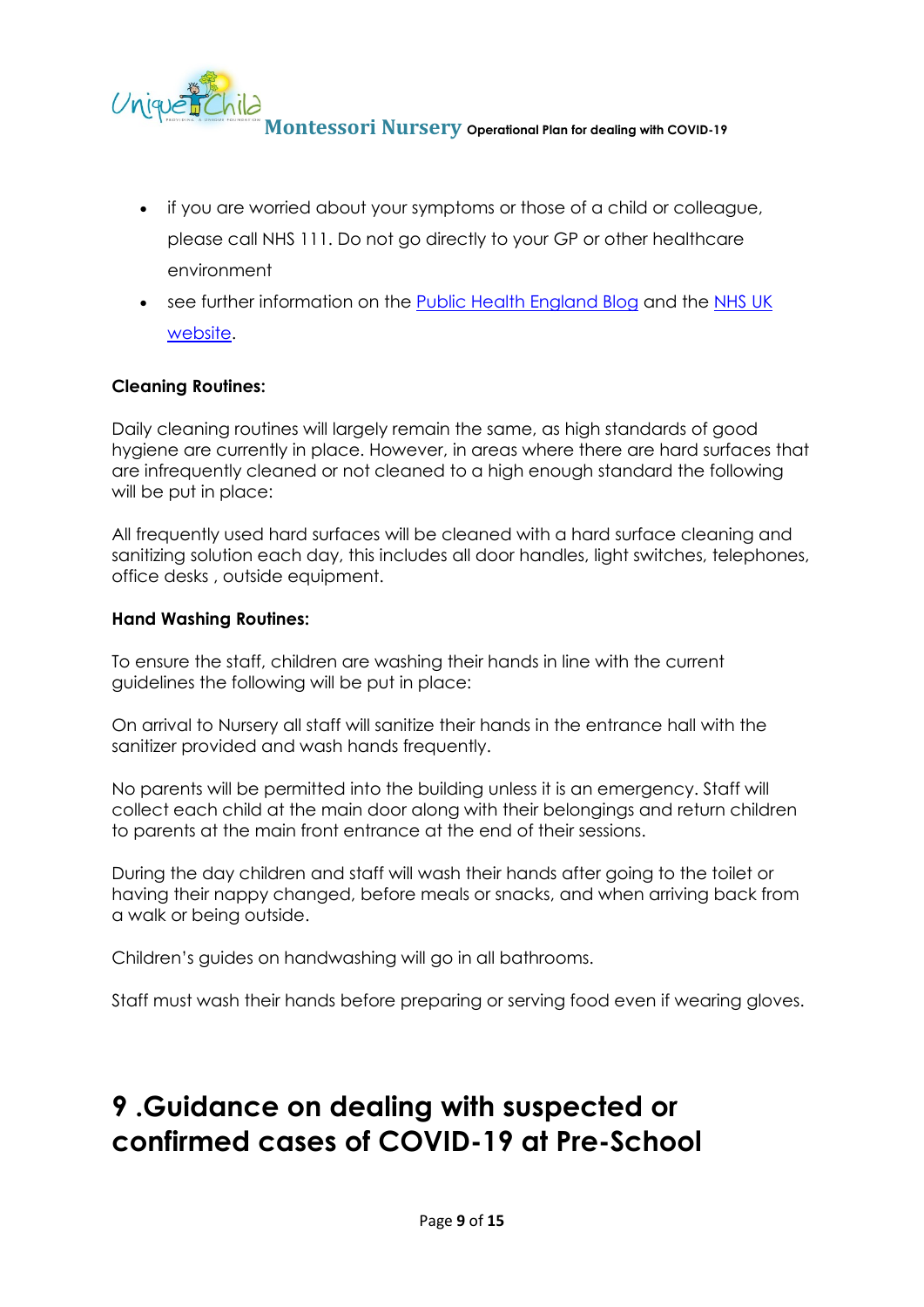

### **What to do if child or adult becomes unwell and believe they have been exposed to COVID-19 (either through travel to a specified country or area or contact with a confirmed case)**

Call NHS 111, or 999 in an emergency (if they are seriously ill or injured or their life is at risk), and if appropriate, explain which country they have returned from in the last 14 days. You can do this on their behalf if this is easier. People who become unwell should be advised not to go to their GP, pharmacy, urgent care Centre or a hospital.

Whilst you wait for advice from NHS 111 or an ambulance to arrive, try to find somewhere safe for the unwell person to sit which is at least 2 meters away from other people. If possible, find a room or area where they can be isolated behind a shut door, such as a staff office or meeting room. If it is possible to open a window, do so for ventilation. They should avoid touching people, surfaces and objects and be advised to cover their mouth and nose with a disposable tissue when they cough or sneeze and put the tissue in the bin. If no bin is available, put the tissue in a bag or pocket for disposing in a bin later. If you do not have any tissues available, they should cough and sneeze into the crook of their elbow. The room will need to be cleaned once they leave.

If they need to go to the bathroom whilst waiting for medical assistance, they should use a separate bathroom if available.

Make sure that children and young people know to tell a member of staff if they feel unwell.

### **What to do if a case of COVID-19 is suspected in the pre-school**

If anyone has been in contact with a suspected case in a childcare or educational setting, no restrictions or special control measures are required while laboratory test results for COVID-19 are awaited. There is no need to close the setting or send other learners or staff home. As a precautionary measure, the NHS are currently testing a very large number of people who have travelled back from affected countries, the vast majority of whom test negative. Therefore, until the outcome of test results is known there is no action that staff members need to take apart from cleaning specific areas and disposing of waste.

Once the results arrive, those who test negative for COVID-19 will be advised individually about return to pre-school.

### **What to do if a case of COVID-19 is confirmed in the pre-school**

The Nursery will be contacted by the local Public Health England Health Protection Team to discuss the case, identify people who have been in contact with them and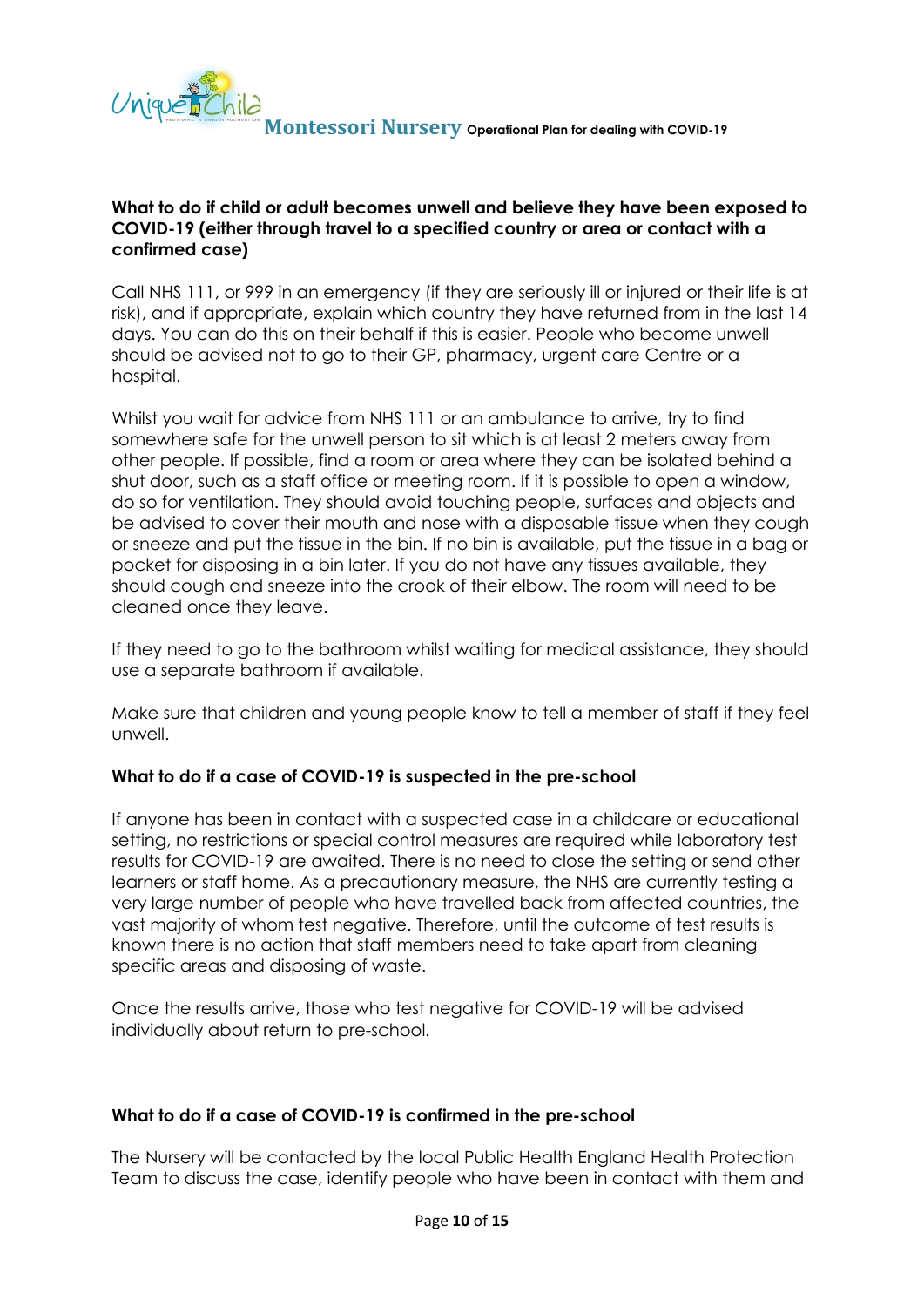

advise on any actions or precautions that should be taken. An assessment of each childcare or education setting will be undertaken by the Health Protection Team with relevant staff. Advice on the management of children and staff will be based on this assessment.

The Health Protection Team will also be in contact with the patient directly to advise on isolation and identifying other contacts and will be in touch with any contacts of the patient to provide them with appropriate advice. Advice on cleaning of communal areas such as playrooms and toilets will be given by the Health Protection Team.

If there is a confirmed case, a risk assessment will be undertaken by Nursery with advice from the local Health Protection Team. In most cases, closure of the childcare or education setting will be unnecessary, but this will be a local decision based on various factors such as establishment size and pupil mixing.

### **What to do if children or staff in Nursery are contacts of a confirmed case of COVID-19 who was symptomatic while attending the setting**

The definition of a contact includes:

• any child or staff member living in the same household as a confirmed case, or equivalent setting such as boarding school dormitory or other student accommodation

Contacts are not considered cases and if they are well, they are very unlikely to have spread the infection to others, however:

- they will be asked to self-isolate at home for 14 days from the last time they had contact with the confirmed case and follow the home isolation guidance
- they will be actively followed up by the Health Protection Team
- if they develop any symptoms within their 14-day observation period they should call NHS 111 for assessment
- if they become unwell with cough, fever, or shortness of breath they will be tested for COVID-19
- if they require emergency medical attention, call 999 and tell the call handler or ambulance control that the person has a history of potential contact with COVID-19
- if they are unwell at any time within their 14-day observation period and they test positive for COVID-19 they will become a confirmed case and will be treated for the infection

Family and friends who have not had close contact (as listed above) with the original confirmed case do not need to take any precautions or make any changes to their own activities such as attending childcare or educational settings or work, unless they become unwell. If they become unwell, they should call NHS 111 and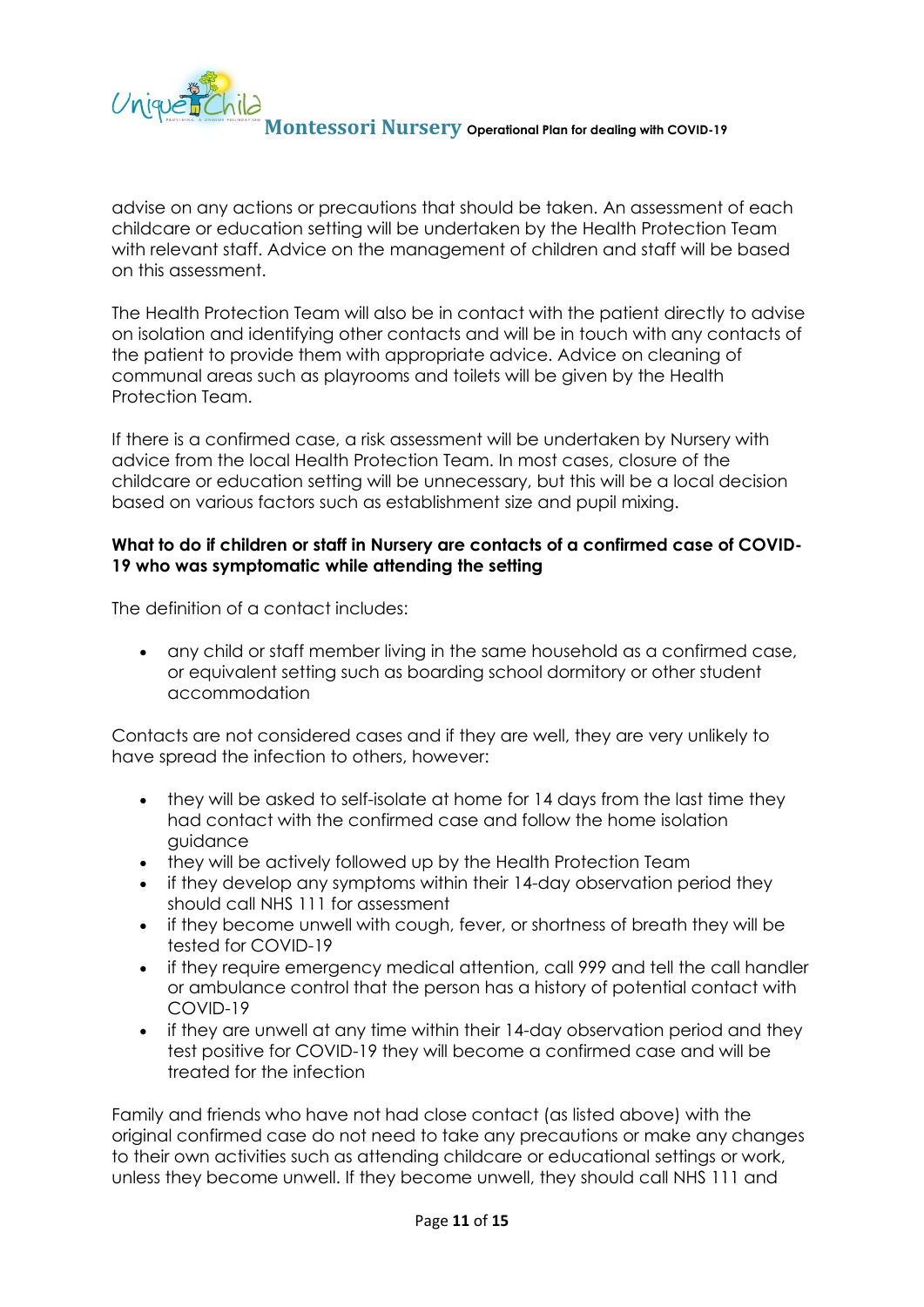

explain their symptoms and discuss any known contact with the case to consider if they need further assessment.

If a confirmed case occurs in the Nursery the local Health Protection Team will provide you with advice and will work with the management team. Outside those that are defined as close contacts, the rest of the Nursery does not need to take any precautions or make any changes to their own activities attending educational establishments or work as usual, unless they become unwell. If they become unwell, they will be assessed as a suspected case depending on their symptoms. This advice applies to staff and children in the rest of the setting. The decision as to whether children and staff fall into this contact group or the closer contact group will be made between the Health Protection Team, the Nursery and (if they are old enough) the child. Advice should be given as follows:

- if they become unwell with cough, fever, or shortness of breath they will be asked to self-isolate and should seek medical advice from NHS 111
- if they are unwell at any time within the 14 days of contact and they are tested and are positive for COVID-19 they will become a confirmed case and will be treated as such.

### **How to isolate an adult or child at Nursery**

### **If an adult becomes unwell and believe they have been exposed to COVID-19:**

If they become unwell in the workplace and have travelled to the affected countries the unwell person should be removed to an area which is at least 2 metres away from other people. If possible, find a room or area where they can be isolated behind a shut door, such as the meeting room or Office, if it is possible to open a window, do so for ventilation.

The individual who is unwell should call NHS 111 from their mobile, or 999 if an emergency (if they are seriously ill or injured or their life is at risk) and explain which country they have returned from in the last 14 days and outline their current symptoms. If the person affected is not able for any reason to call NHS 111 themselves, then a staff member should call on their behalf.

Whilst they wait for advice from NHS 111 or an ambulance to arrive, they should remain at least 2 metres from other people. They should avoid touching people, surfaces and objects and be advised to cover their mouth and nose with a disposable tissue when they cough or sneeze and put the tissue in a bag, then throw the tissue in the bin. If they do not have any tissues available, they should cough and sneeze into the crook of their elbow.

If they need to go to the toilet whilst waiting for medical assistance, they should use a separate toilet, if available.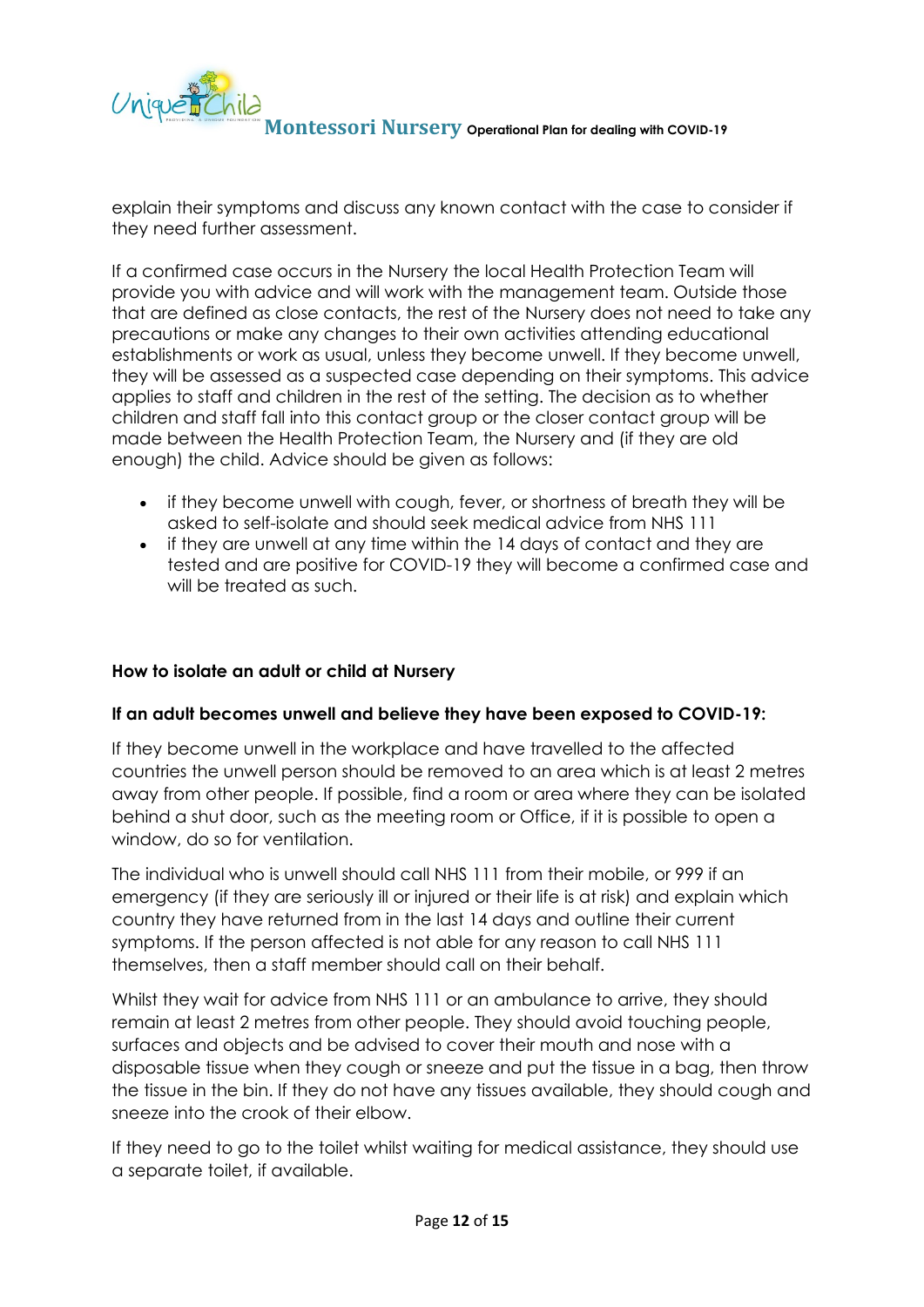

### **If a child becomes unwell and believe they have been exposed to COVID-19:**

The child must be isolated in the same manner as an adult; however, their key person should remain with them, and keep their distance from the child, at least 2 meters.

The adult must wear protective gloves and disposable apron.

To ensure the child and staff members safety the child will be sat in a chair, to maintain their distance from the adult supporting them.

The child's parent would be called to collect the child immediately, 111 will also be called for advice and if required an ambulance will be called. The child should be off the Nursery premises within one hour of becoming unwell.

After the child or staff member has left the room used for isolation will need to be deep cleaned, including any objects/items touched.

# **10 . Guidance on dealing with children and adults who have travelled to affected countries/regions**

**What to do if a child or adult at the nursery has travelled from any [country/area](https://www.gov.uk/government/publications/covid-19-specified-countries-and-areas) in the past 14 days**

*Any specific lockdown areas* if they are currently well, they should self-isolate for 14 days and you should follow the advice as above for contacts of confirmed cases in the educational setting

• if they become unwell please call NHS 111 immediately for them to be assessed by an appropriate specialist. You should follow the advice as above for contacts of confirmed cases in the nursery. If they require emergency medical attention, call 999 and tell the call handler or ambulance control that the person has a history of recent travel to risk areas for COVID-19

If they are currently well:

• they are advised to self-isolate as per government guidance

 their family do not need to take any precautions or make any changes to their own activities

- testing people with no symptoms for COVID-19 is currently not recommended
- it is useful to always take a mobile phone with them when they go out so that they can contact others if they do become unwell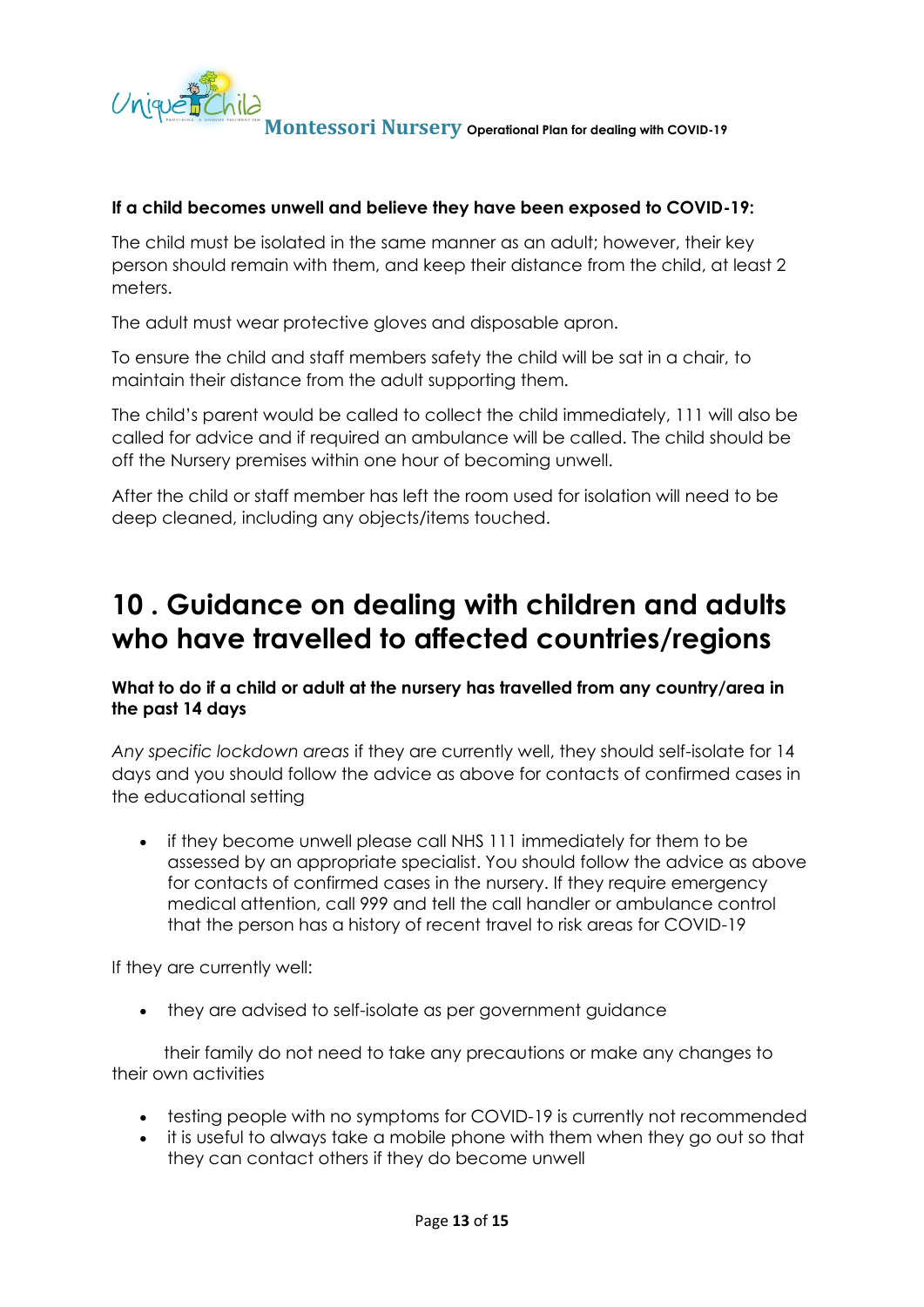

If they become unwell:

- they should stay indoors and avoid contact with other people as they would with other flu viruses (see home isolation advice).
- they (or a family member, colleague, or member of staff) should call NHS 111 immediately for them to be assessed by an appropriate specialist, as quickly as possible
- they should stay at home and should not attend work or education
- they should not go directly to their GP or other healthcare environment
- if they require emergency medical attention, call 999 and tell the call handler or ambulance control that the person has a history of recent travel to risk areas for COVID-19

### **What to do if children or staff return from travel anywhere else in the world within the last 14 days**

Currently there are minimal cases outside the risk areas and therefore the likelihood of an individual encountering a confirmed case is low.

There is no need to advise any of these children or staff to avoid normal activities or educational settings unless they have had contact with a confirmed case of COVID-19.

If individuals are aware that they have had close contact with a confirmed case of COVID-19 they should contact NHS 111 for further advice.

# **11 .Guidance on cleaning Nursery after a case of COVID-19 (suspected or confirmed)**

Coronavirus symptoms are similar to a flu-like illness and include cough, fever, or shortness of breath. Once symptomatic, all surfaces that the suspected case has come into contact with must be cleaned using disposable cloths and household detergents, according to current recommended workplace legislation and practice.

These include:

- all surfaces and objects which are visibly contaminated with body fluids
- all potentially contaminated high-contact areas such as toilets, door handles, telephones

Public areas where a symptomatic individual has passed through and spent minimal time in (such as corridors) but which are not visibly contaminated with body fluids do not need to be specially cleaned and disinfected. If a person becomes ill in a shared space, these should be cleaned as detailed above.